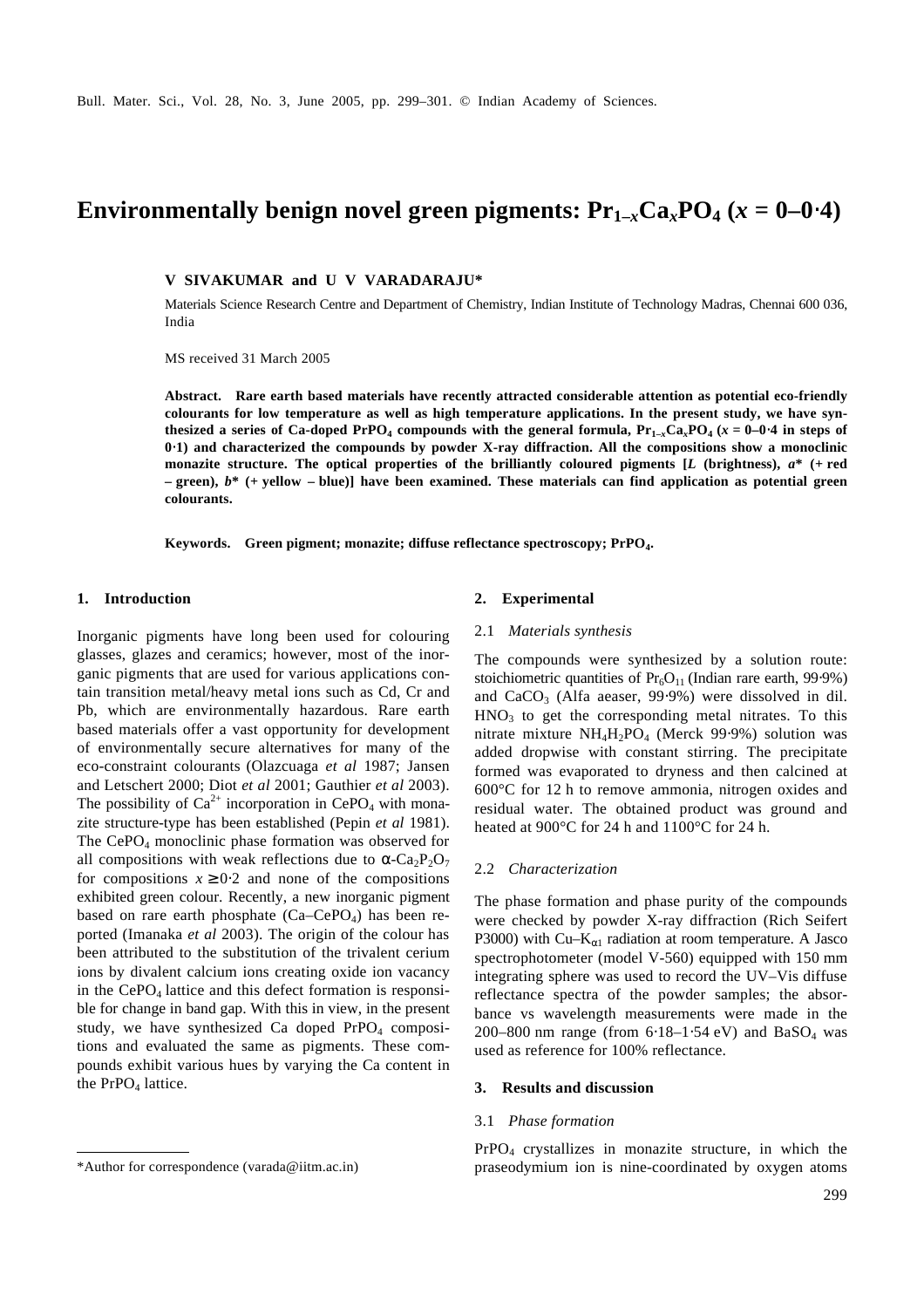

**Figure 1.** Powder XRD patterns of  $Pr_{1-x}Ca_xPO_4$  ( $x = 0-0.4$ ).



**Figure 2.** Diffuse reflectance spectra of  $PrPO_4$  and  $Ca$ -doped  $PrPO_4$  compositions.